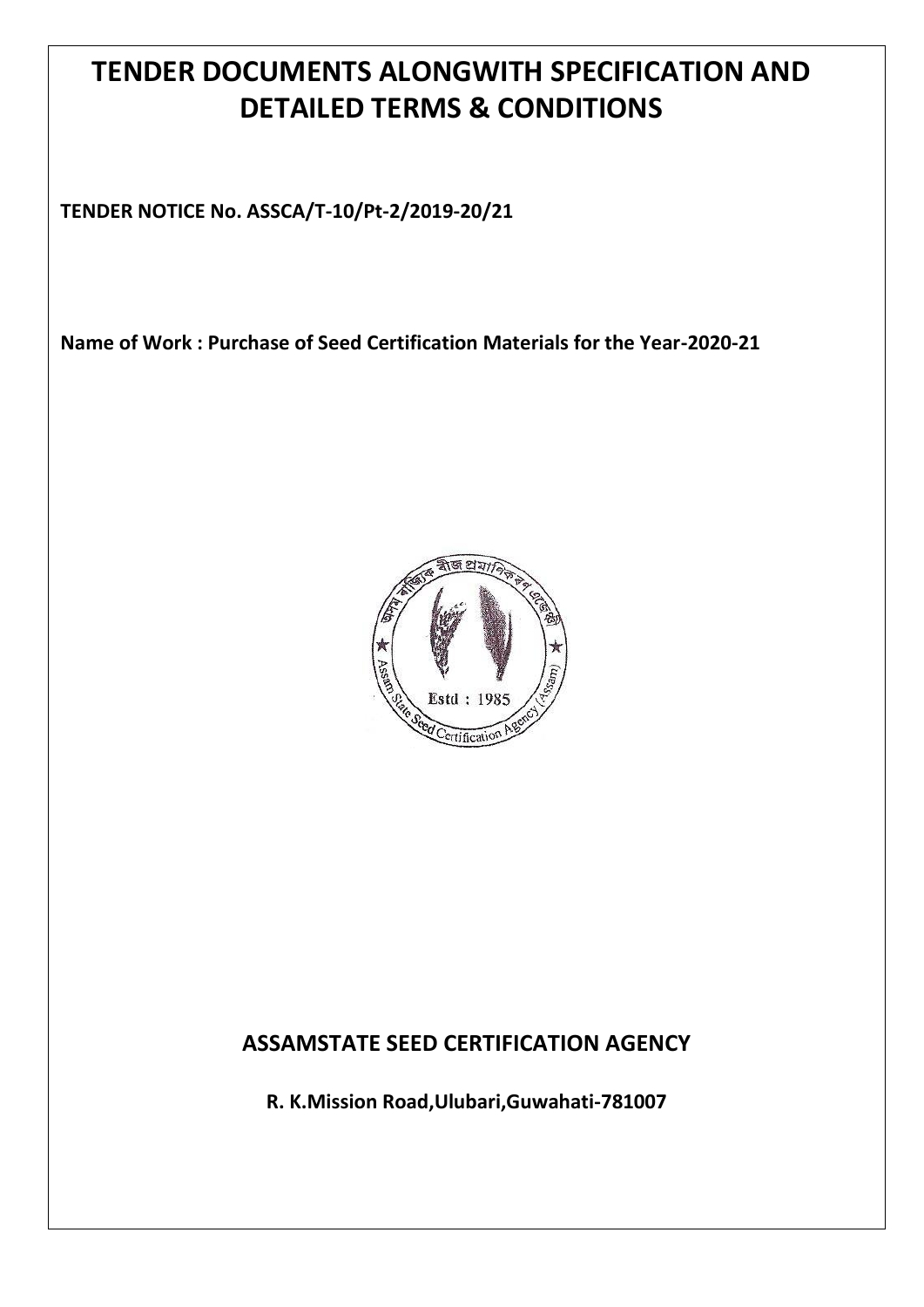# **ASSAM STATE SEED CERTIFICATION AGENCY**

 **R. K.Mission Road,Ulubari,Guwahati-781007**

E-mail : [dirassca@yahoo.com.](mailto:dirassca@yahoo.com)

#### No. ASSCA/T-10/Pt-2/2019-20/21 Dtd. 21-05-2020

Sealed tender affixing court fees of Rs.8.25 (Rupees eight and twenty five) only non refundable are invited by the Director, Assam State Seed Certification Agency, R. K. Mission Road, Ulubari, Guwahati-781007 for purchase of Seed Certification Materials. The Tenders shall be received up to seven days after publication of this advertisement. The tender paper can be downloaded from the **Website –http://www.assca.assam.gov.in-**.The downloaded tender paper should be submitted along with the cost of tender paper.

> Sd./- DIRECTOR Assam State Seed Certification Agency R. K. Mission Road, Ulubari,Guwahati-7.

> > Page No. 1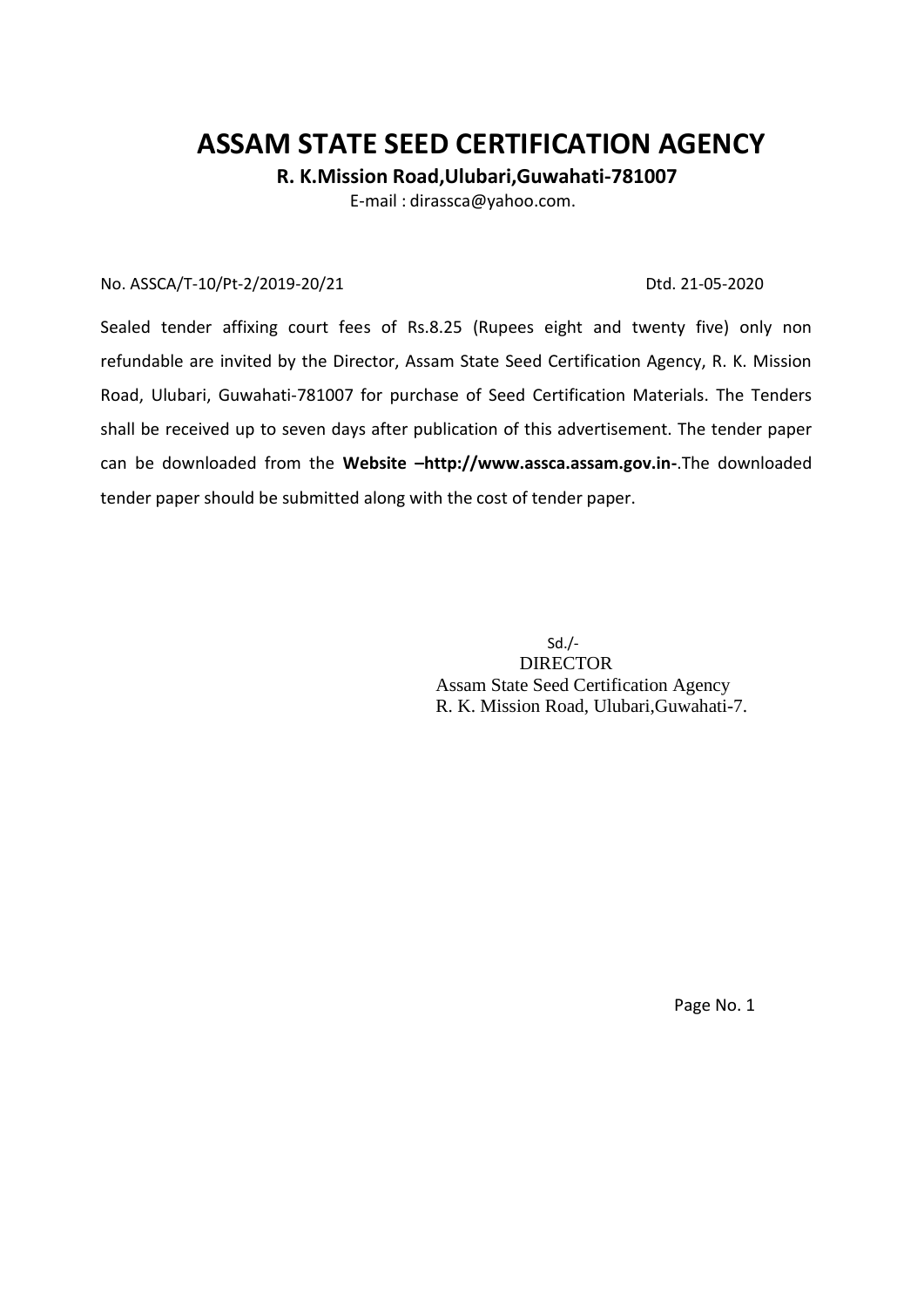#### **INSTRUCTIONS FOR BIDDERS**

#### **1. SALE OF TENDER PAPER**

A complete set of bid documents (Tender format, specifications & detailed terms and conditions of supply) can be obtained from the office of the Director, Assam State Seed Certification Agency (ASSCA) R K Mission Road, Ulubari, Guwahati – 781007, Assam during office hours on submission of a written application accompanied with a sum of Rs. 500/- (Rupees five hundred ) only (non-refundable) towards the cost of tender paper in the shape of bank draft ( drawn in favour of "Director, ASSCA , payable at Guwahati).The Tender paper can be downloaded from the Website – https://assca.assam.gov.in/ tender .The downloaded tender documents on submission should be accompanied with a Demand Draft for Rs.500/- (Rupees five hundred ) only drawn in favour of "Director, ASSCA , payable Guwahati.

#### **2. E.M.D**

The bidder shall deposit the EMD amount Rs.10,000/-(Ten thousand) in the shape of Bank Draft drawn in favour of Director, ASSCA, payable at Guwahati. The E.M.D of unsuccessful bidder will be refunded within 10 (ten) days from the date of finalisation of tender on request.

#### **3. SECURITY DEPOSIT**

a) Successful bidder has to deposit 5% of the total amount of orders value as Security Money within 15 (Fifteen) days of receipt of supply order. After furnishing the Security Deposit, the order placed will be considered as valid and supply should be completed within the specified time/ as per the purchase order. The security deposit will be released to the bidder after expiry of at least one year from the date of completion of the supply. The Director reserves the right to forfeit the security money if the items supplied by the supplier is found to be substandard and not as per specification and violation of terms and conditions of tender. The bidder shall not be entitled to claim for any interest against the security deposit.

b) The E.M.D of successful bidder (herein after refer to as the contractor) will be refunded only after deposit of security money.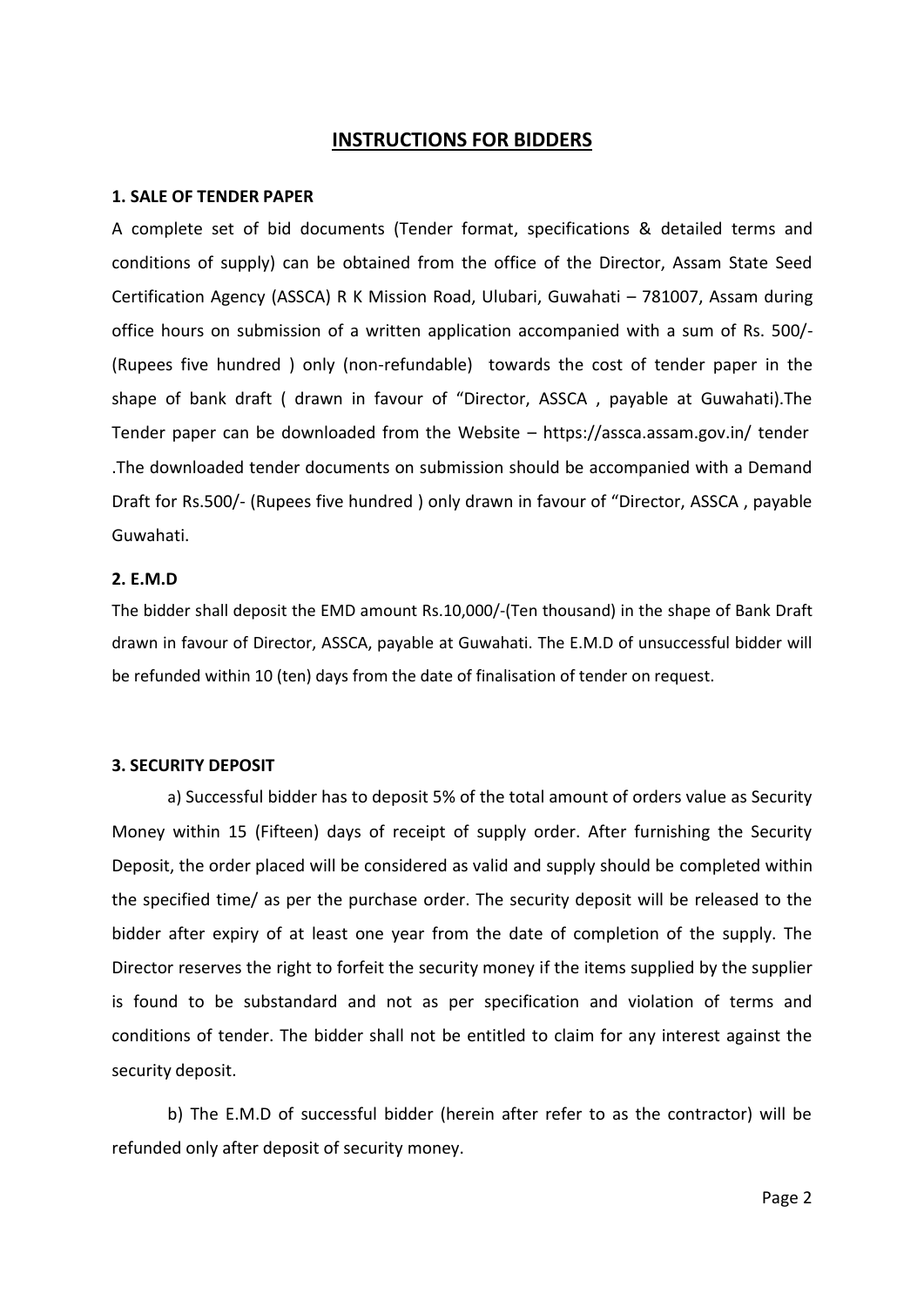c) If the contractor does not furnish the amount of security deposit within a period of 15 days from the date of qualifying his Bid submitted, the E.M.D shall be forfeited in respect of items for which order placed.

#### **4. VALIDITY OF TENDER**

a) All the Tenders & rates shall remain valid up to one year from the date of approval. However the validity may be extended if required by Director, ASSCA.

b) No extension of time shall be allowed under any circumstance during the process of tendering, unless and otherwise specifically extended by the Director, ASSCA.

#### **5. BIDDER TO UNDERSTAND THE TENDER DOCUMENTS**

The bidder shall carefully go through the tender documents and fully confirm himself/themselves that the terms and conditions contained therein are proper before submission of the tender. If the bidder finds discrepancies / omission / any doubt as to their meaning, he should inform in writing prior to 7 (seven) days of the opening bid to the Director, Assam State Seed Certification Agency, Guwahati.

#### **6. NO CLAIM OR COMPENSATION FOR SUBMISSION OF TENDER**

No bidder shall be entitled to claim any cost, charges, incidental expenses incurred by him in connection to his tender, in any case the Director, Assam State Seed Certification Agency, Guwahati withdraw the invitation to tender without notice and without assigning any reason what-so-ever.

#### **7. SUBMISSION OF DOCUMENTS / PARTICULARS ETC.**

The bidder shall submit the following along with his offer. There will be two sealed cover (bids) i.e. "Technical Bid" and "Financial Bid". The technical and financial bids are to be submitted separately in two separate sealed covers clearly mentioning "Technical bid" and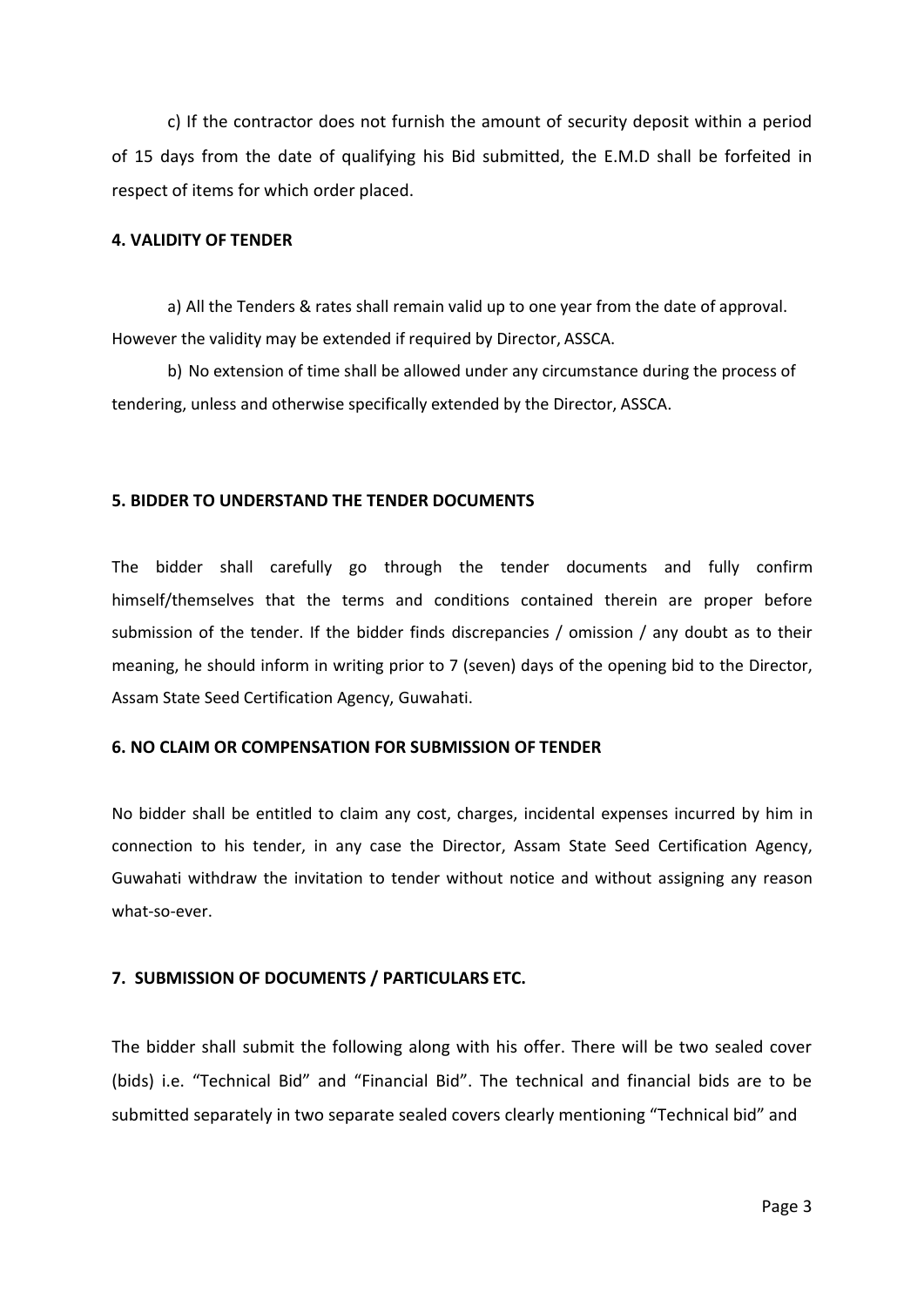"Financial bid". Both the Technical Bid and Financial Bid Packets should be put inside one sealed packet super-scribing on the top "Bid Documents for supply of Seed Certification Materials". Each page of the tender documents shall be signed by the bidder with his seal. The bidder shall sign the invitation of the tender, instruction to the tender, tender form, conditions of contract and Annexure etc. The financial bid if inserted in the technical bid envelope will be considered as rejected bid.

#### **Technical Bid must contain the following documents.**

**i)** Complete tender documents duly signed i.e. invitations to tender, instruction to bidder, tender form, condition to contract tender paper (except offer price) Bio-data etc withseal.

**ii)** EMD amount as scheduled must be in the shape of DD (Minimum 3 months validity).

The list of items with Technical details of the materials or articles for which price has been quoted along with leaflets/book/booklet/photo/chart of the articles of the original manufacturing company is to be submitted. The technical specifications duly signed by the bidder should be submitted otherwise the tender will not be accepted.

**iii)** A Self declaration should be submitted in the technical bid that "I have never been black listed by any State Govt/Central Govt. or any State/Central Govt. PSU or any such type of corporate body of high repute "

**iv)** Further a declaration should also be submitted in the technical bid. to the effect that "The materials and documents furnished in the tender are correct and true to the best of my knowledge. If any documents and materials furnished with the tender are found false/wrong, I shall be personally held responsible"

**v)** Self attested Photocopy of up to date GST clearance certificate from the authority concerned.

**vi)** Copy of money receipt in support of purchase of tender paper from office or DD in case downloaded tender paper.

**vii)** Self attested Photocopy of the PAN card.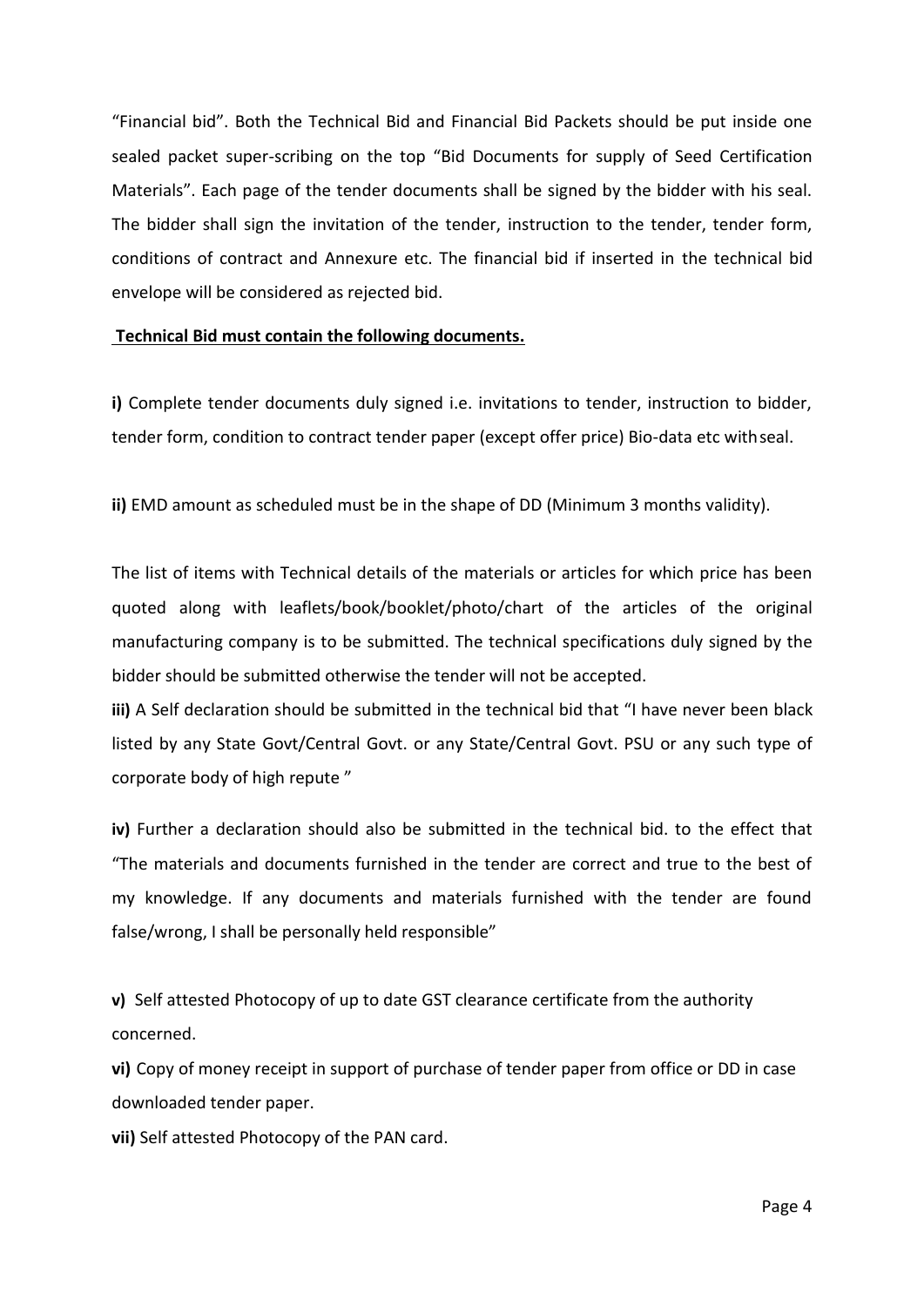**viii)** Self attested Photo copy of the valid deed of partnership and certificate of registrations as a Firm / Society/ or certificate of incorporation if any.

**ix)** Authorisation certificate of the concerned company in original to sell for the above items. **x)** Valid proofs of any orders received from various Govt. / Semi Govt. / PSU for supply of the same. The satisfactory supply order / certificate issued by any competent authority of the above organization should be enclosed with the tender. Other than the rate quoted, priority will be given on the basis of those proof/credential certificates.

**xi)** Price Approval of DGS&D if any.

**x)** Valid Trade Licence in Assam.

#### **8. SUBMISSION OF SAMPLES**

Tender should accompany samples in a separate container superscripted as **"SAMPLES FOR SEED CERTIFICATION MATERIALS"** as mentioned below.

2 Nos. ( two numbers) specimen tags of each class i.e. Foundation (White) Certified (Azure Blue).

#### **9. PRICE/ FINANCIAL BID**

The bidders are to quote the offer price only in the scheduled format mentioned with the tender documents in a separate sealed cover. First the Technical bid shall be opened and eligibility of the bidder shall be ascertained. Those bidders who do not qualify in technical bid, their tender shall be rejected and financial bid shall not be opened.

a) All the information in the tender shall be in English. Information in other language shall be accompanied by translation in English. Failure to comply with this may led to rejection of the tender.

b) The tender form shall be filled in clearly and typed in Capital Block letters.

c) The tender form should be neatly filled up without any overwriting and should be signed by the bidder; otherwise the tender shall be liable for rejection.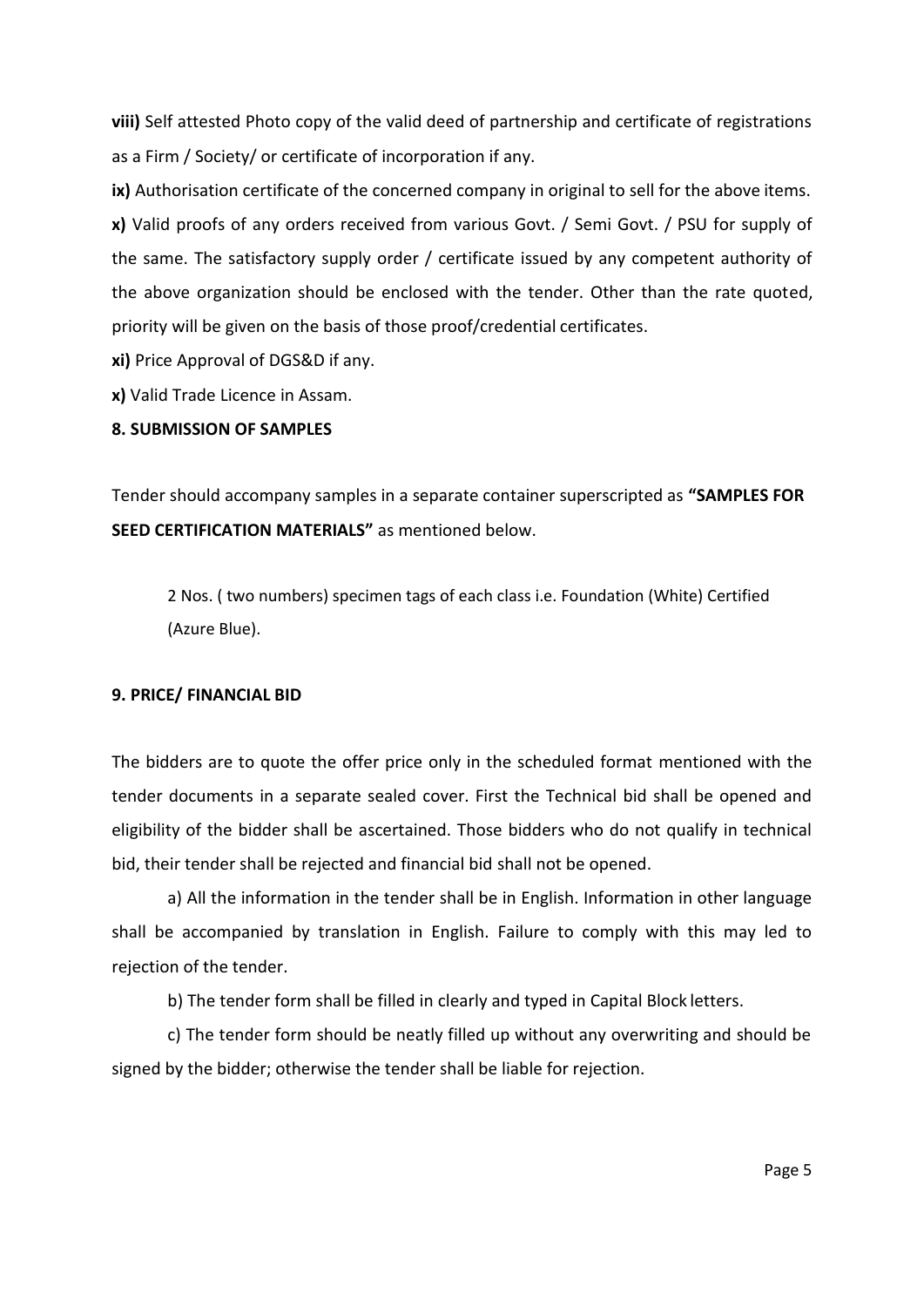#### **10. OFFER PRICE**

a) The rate should be offered for the unit as specified in the tender schedule. The price to be quoted should be excluding GST, but including costs like container cost, packing, handling and forwarding etc. While furnishing the Tax Invoice, the basic price and taxes to be mentioned separately with GST code.

b) One rate shall be offered for one item. Submission of multiple rates against one item will be considered as demerit. In case, those are really of different qualities or brand to be offered against one item and all of them confirm to the minimum standard and specifications of the required items, then more than one rate can be considered. But it is necessary that in such specific quality, brand make and model etc shall be clearly mentioned.

#### **11. VALIDITY OF OFFER PRICE**

The rates quoted must be valid up to one year from the date approval by the Director ASSCA. However, validity may be extended if required/ necessary by the Director, ASSCA.

#### **12. SPECIFICATIONS**

The detail specification of the seed certification materials has been mentioned in the Annexure –A which should be strictly adhered to failing which the tender will not be taken into consideration.

#### **13. QUANTITY AND DELIVERY SCHEDULE**

The detail quantity of requirement of Seed Certification materials and supply location has been mentioned with delivery schedule in Annexure-"B" The Director ASSCA reserves the right to increase or decrease the quantity if required.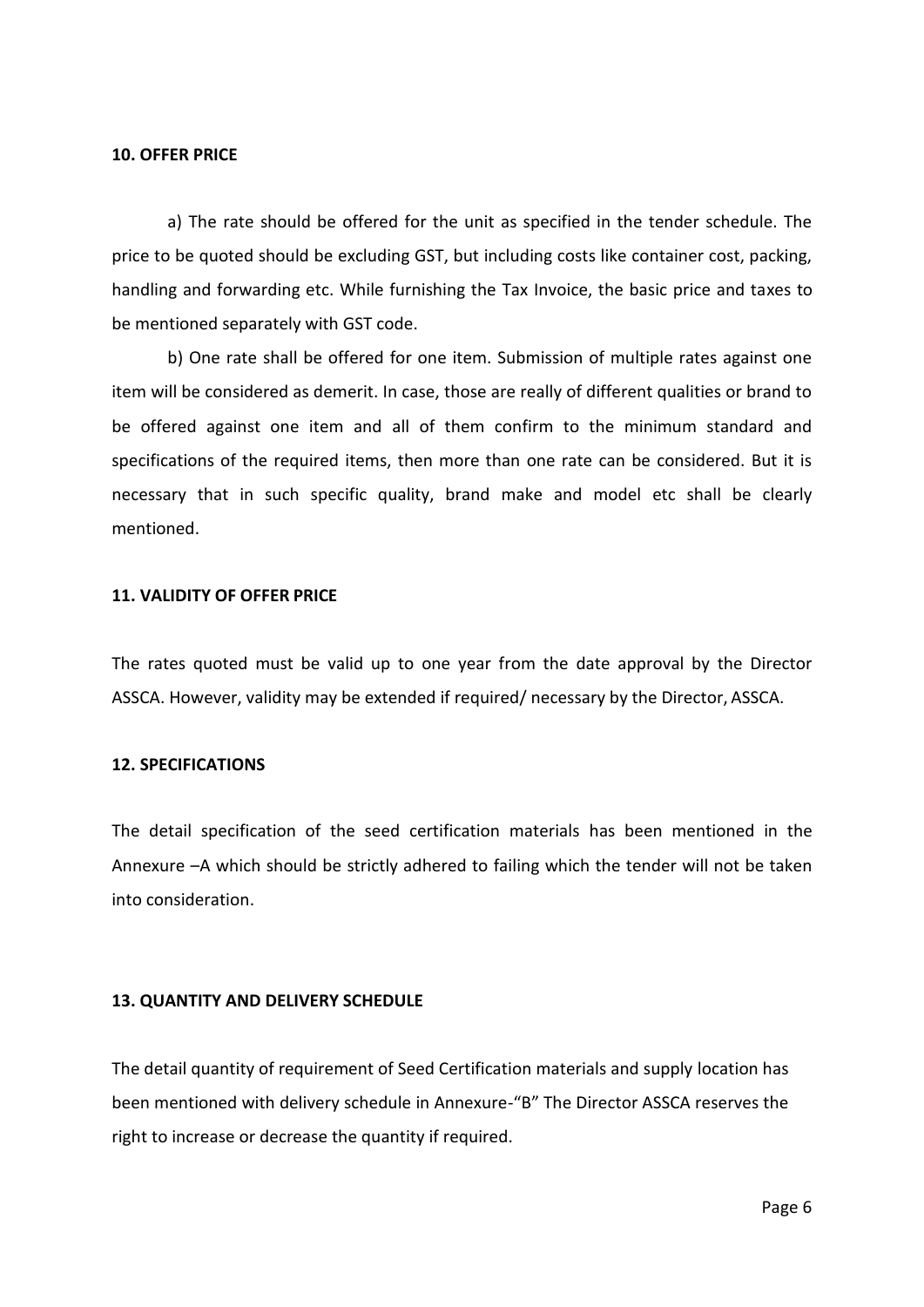#### **14. OPENING OF TENDER:**

Tenders will be opened on the scheduled date, time in presence of the bidder or one of their authorized representatives and members of the tender committee. In case the due date for tender opening and submission happens to be a holiday or the office closed due to some reason, the tender will be opened on the next working day.

The tender received beyond the due date and time will be liable for rejection.

**15. I**. Non –submission of documents/particulars by bidders not giving full particulars/not complying with any requirements as mentioned in above paragraphs shall be considered as incomplete and liable for rejection.

II. The successful Bidder who fails to supply the items within the time limit or as per terms and conditions, will be "black listed" and will be debarred to participate in future tenders of the Directorate.

**16.** Canvassing in any form is strictly prohibited and the tender(s) submitted by bidder(s) who to resort to canvassing will be liable for rejection.

#### **17. PAYMENT SYSTEM**

The payment will be made after successful completion of the supply in good condition as per specification in tender. In case of payment of money payable to contractor will be through the Cheque (A/C payee) . If payment is to made through Bank draft, the remittance charges shall be borne by the bidder.

**i)** Payment will be made only after receipt of the articles as per specification, demonstration and receipt of the bills with stock entry certificate by receiving Officer.

**ii)** No payment will be effected against LR/RR or through bank for the consignment.

**iii)** The final payment may be made subject to the availability of fund.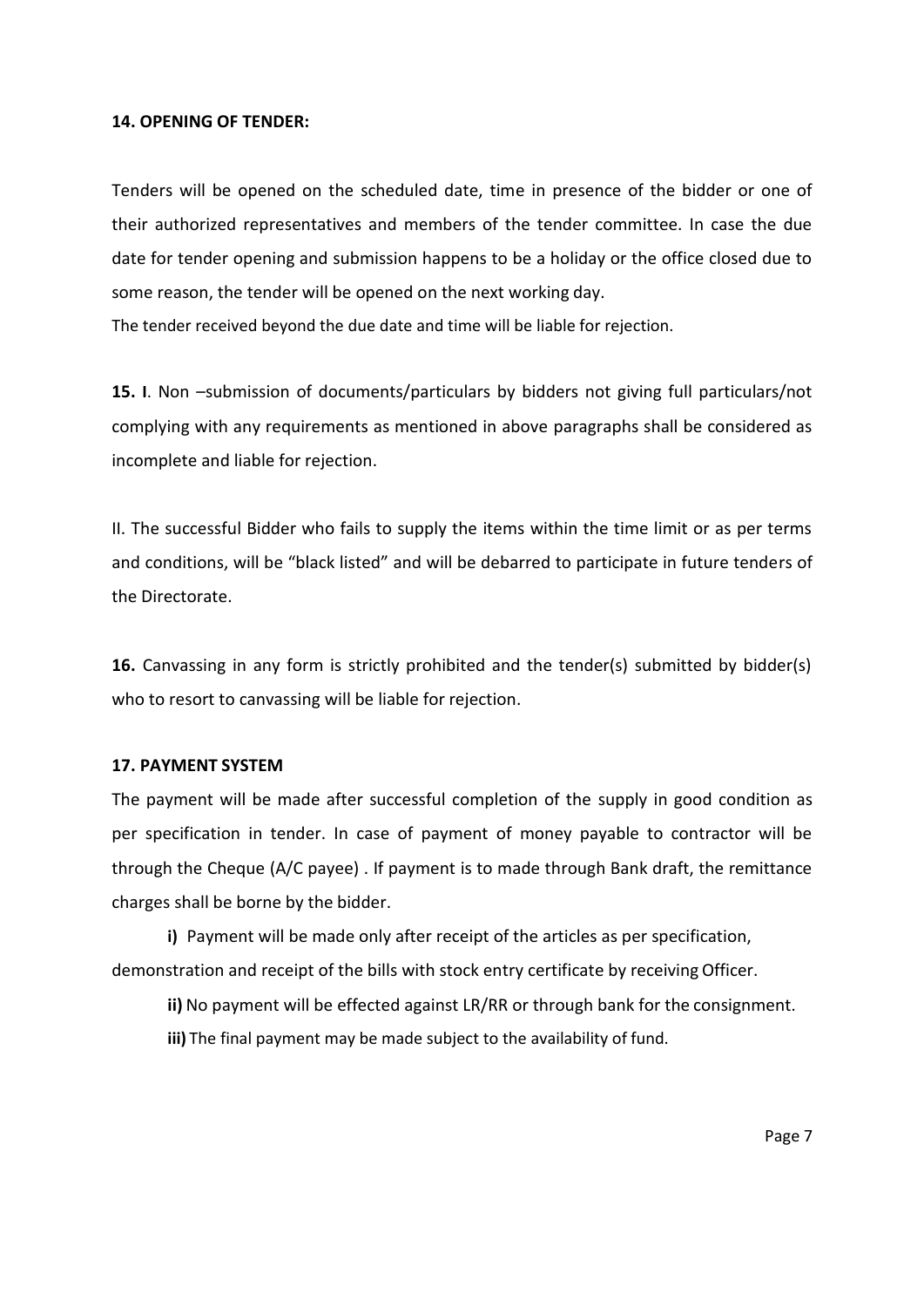### **18. DELIVERY PERIOD**

The supply of seed certification materials should be completed within 30(thirty) days or as per supply order. Any supply after the expiry of delivery period is to be authenticated by the Director.

**19.** The undersigned reserves the right to accept or reject any or the entire tender papers without assigning any reason thereof.

**20.** The authority shall not be held responsible for any postal delay and incidental expenses will not be allowed.

> Sd./- DIRECTOR ASSAM STATE SEED CERTIFICATION AGENCY R. K. MISSION ROAD, ULUBARI, GUWAHATI-7.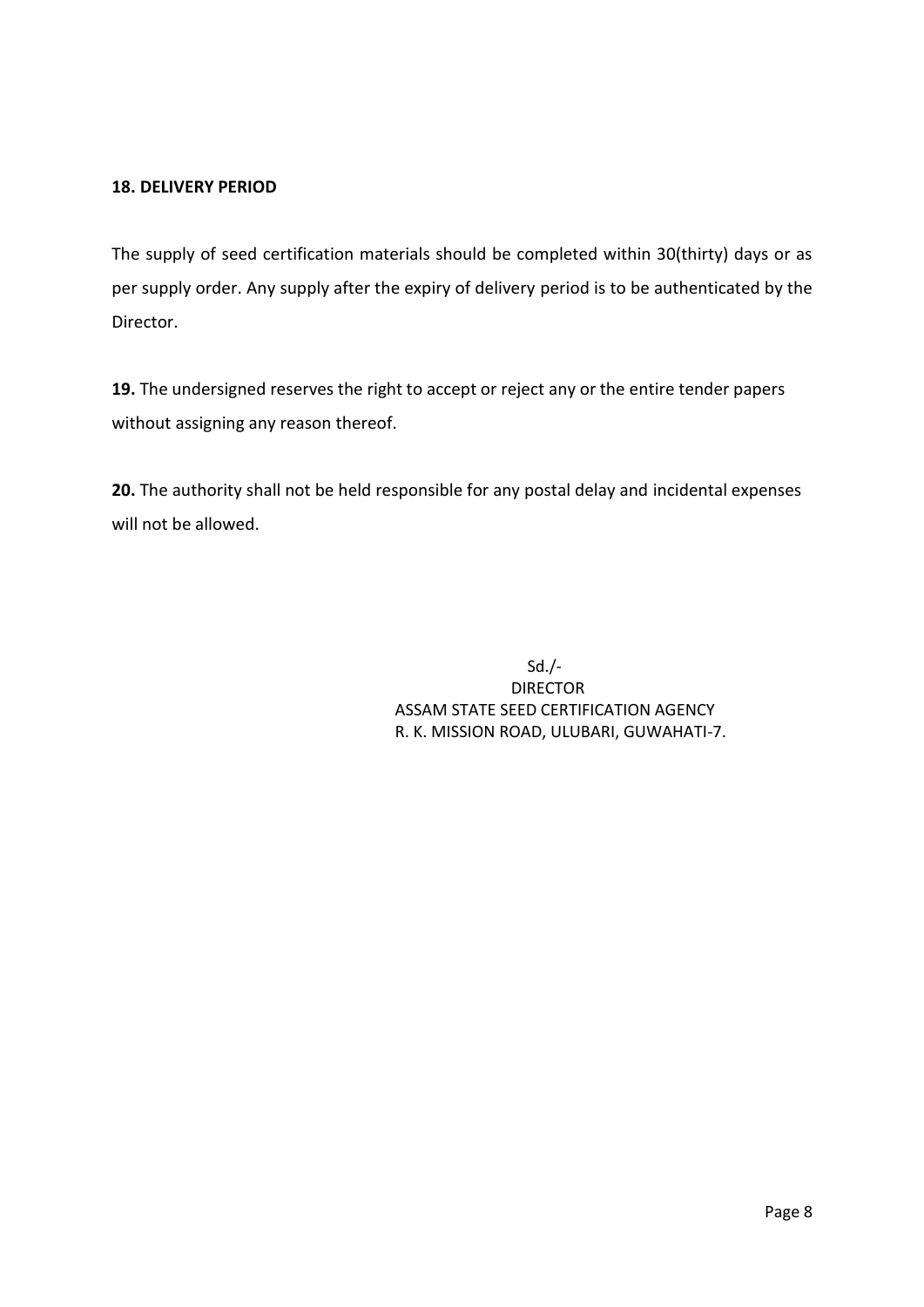## **Following are the terms and conditions which will given in the contract.**

- 1. Rate should be quoted for each of the materials both in figure and words. Rate should be exclusive of GST but inclusive of all other charges if any.
- 2. GST taxes if applicable should be shown separately against each of the articles.
- 3. Delivery should be made in for office hours.
- 4. The concern party quotating rate must be registered unit in GST on which documentary/ evidence are to be submitted in-viable with the quotation.
- 5. Sample of different kind of articles must be accompany the quotation.
- 6. Any quotation without EMD or without the aforesaid documents & sample of articles will rejected outright.
- 7. Rate once accepted will be remained valid for 1(one) year. However the validity may be extended if required by Director, ASSCA.
- 8. The Agency is not bound to accept the lowest quotation and reserve the right to reject any or all quotation without assigning any reason thereof. Moreover, the authority had the right for accepting of the quoted items depending on the quality of the products.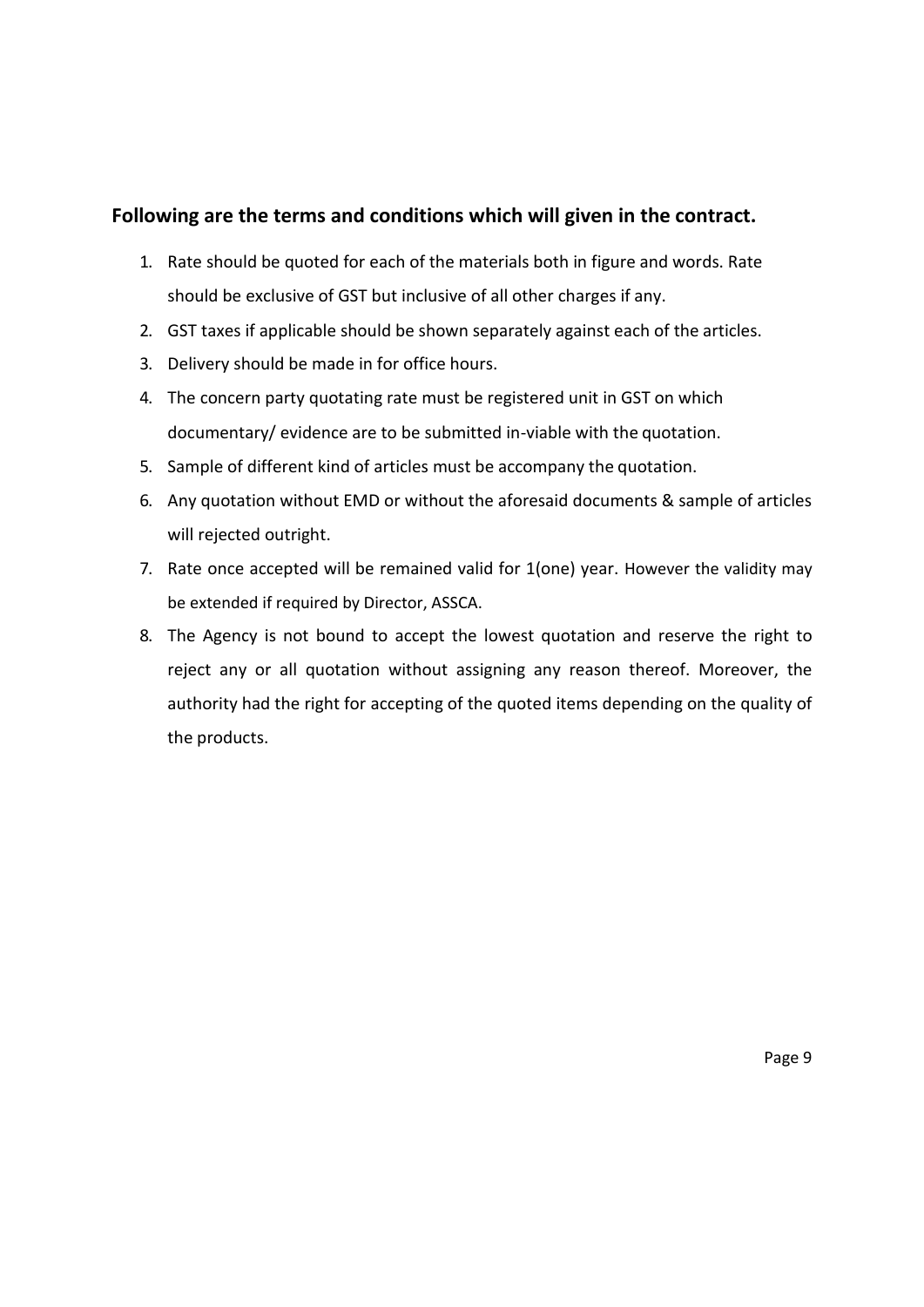# **DECLARATION BY THE BIDDER**

- 1. I have read and understand the Tender Terms and Condition relevant to tender Bid reference No...............................................Dated...............................and I have submitted the Bid in accordance with the terms and condition of the above referred notification and tender documents.
- 2. The information furnished in the Bid are true and factual and I clearly understand that our tender is liable for rejection, if any information furnished is found to be not true and not factual at any point of time department will have right to initiate action deemed fit.

Place:…………………………… Date:……………………………..

Seal and Signature of Bidder



Page 10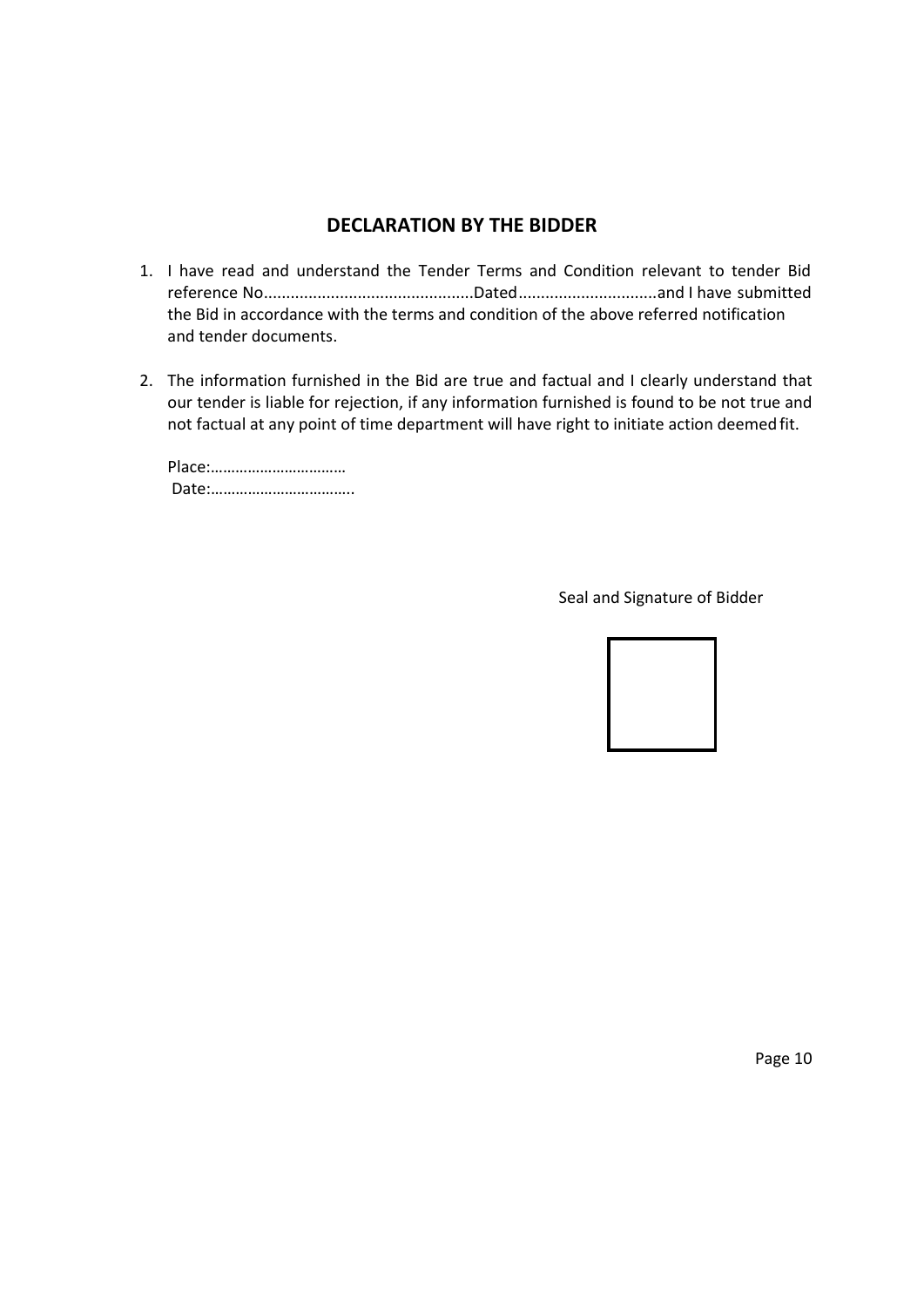## **TENDER FORM (Financial Bid)**

To

## THE DIRECTOR, ASSAM STATE SEED CERTIFICATION AGENCY (ASSCA) GUWAHATI

## **Tender for supply of seed certification materials during 2019-20.**

I/We hereby tender for the supply of the seed certification materials at the under mentioned price(s) against schedule.

| <b>Item</b><br>No.      | <b>Class of Description</b><br>of materials /articles<br>with make & model | Rate | Quantity | <b>Total price</b><br>before tax | Tax | <b>Total price</b><br>including tax | <b>Remarks</b> |
|-------------------------|----------------------------------------------------------------------------|------|----------|----------------------------------|-----|-------------------------------------|----------------|
| $\mathbf{1}$            | $\boldsymbol{2}$                                                           | 3    | 4        | 5                                | 6   | 7                                   | 8              |
| $\overline{2}$          |                                                                            |      |          |                                  |     |                                     |                |
| $\overline{\mathbf{3}}$ |                                                                            |      |          |                                  |     |                                     |                |
| $\overline{\mathbf{4}}$ |                                                                            |      |          |                                  |     |                                     |                |
| 5                       |                                                                            |      |          |                                  |     |                                     |                |
| 6                       |                                                                            |      |          |                                  |     |                                     |                |
| $\overline{7}$          |                                                                            |      |          |                                  |     |                                     |                |
| 8                       |                                                                            |      |          |                                  |     |                                     |                |

**Seal and Signature of Bidder**

Page 11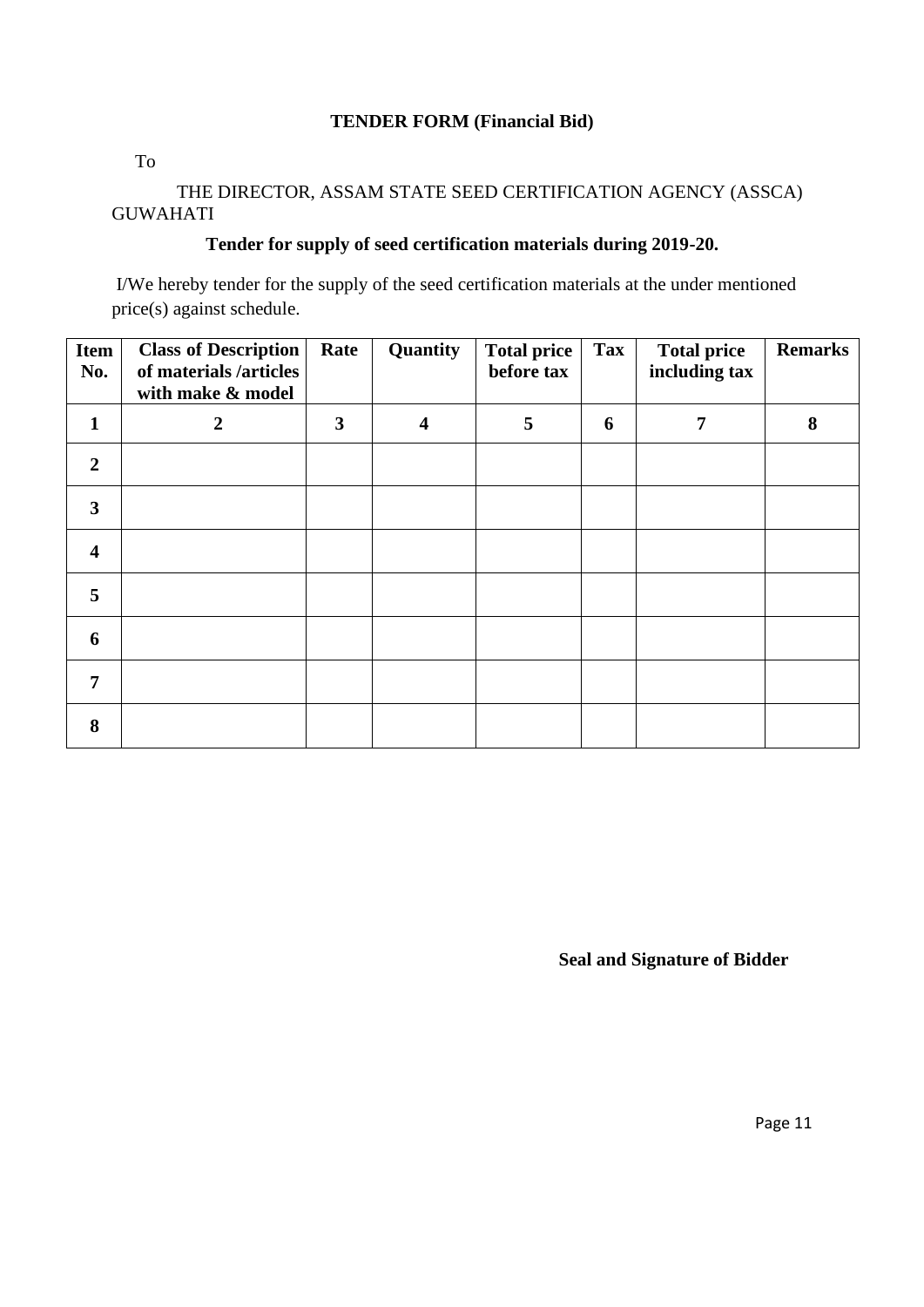## **Check List : (To be filled by the Bidder)**

| SI.<br>No.     | <b>Particulars</b>                                                                     | <b>Furnished</b><br>(Yes-Y/No-N) | Page No. in the<br><b>Submitted Tender</b><br><b>Documents</b> |
|----------------|----------------------------------------------------------------------------------------|----------------------------------|----------------------------------------------------------------|
|                | <b>Tender Fee</b>                                                                      |                                  |                                                                |
| 1              | <b>DD</b>                                                                              |                                  |                                                                |
|                | Amount (Rs. 10,000/-)                                                                  |                                  |                                                                |
|                | DD with Date                                                                           |                                  |                                                                |
|                | Name of the Bank                                                                       |                                  |                                                                |
|                | If, valid Caste Certificate submitted (Rs. 5000/-)                                     |                                  |                                                                |
|                | Validity                                                                               |                                  |                                                                |
| $\overline{2}$ | Name of the Items - List                                                               |                                  |                                                                |
| 3              | Duly signed hard copy of the technical Bid                                             |                                  |                                                                |
| 4              | Duly signed Bid form and price schedule<br>provided in the bidding documents submitted |                                  |                                                                |
| 5              | Bid validity conforming to the provisions in the<br><b>Bidding</b>                     |                                  |                                                                |
| 6              | Manufacturer/Company/Distributor/Dealer                                                |                                  |                                                                |
| 7              | If Distributor/Dealer, Authorization Certificate<br>from Manufacturer                  |                                  |                                                                |
| 8              | Authorization/Power of Attorney to sign                                                |                                  |                                                                |
| 9              | Valid License for sale of the Product                                                  |                                  |                                                                |
| 10             | Name of the Manufacturer of Product                                                    |                                  |                                                                |
| 11             | <b>Manufacturing License</b>                                                           |                                  |                                                                |
| 12             | Conformity of the Product of Specification                                             |                                  |                                                                |
| 13             | Product Registration (CIB) Number-Submitted                                            |                                  |                                                                |
| 14             | Valid Trade License in Assam with validity                                             |                                  |                                                                |
|                | Attested copy of the PAN card & Company's TAN<br>Card                                  |                                  |                                                                |
| 15             | <b>GST Registration Certificate (Attested copy)</b>                                    |                                  |                                                                |
| 16             | Existing Sale Centre in Assam with Address.                                            |                                  |                                                                |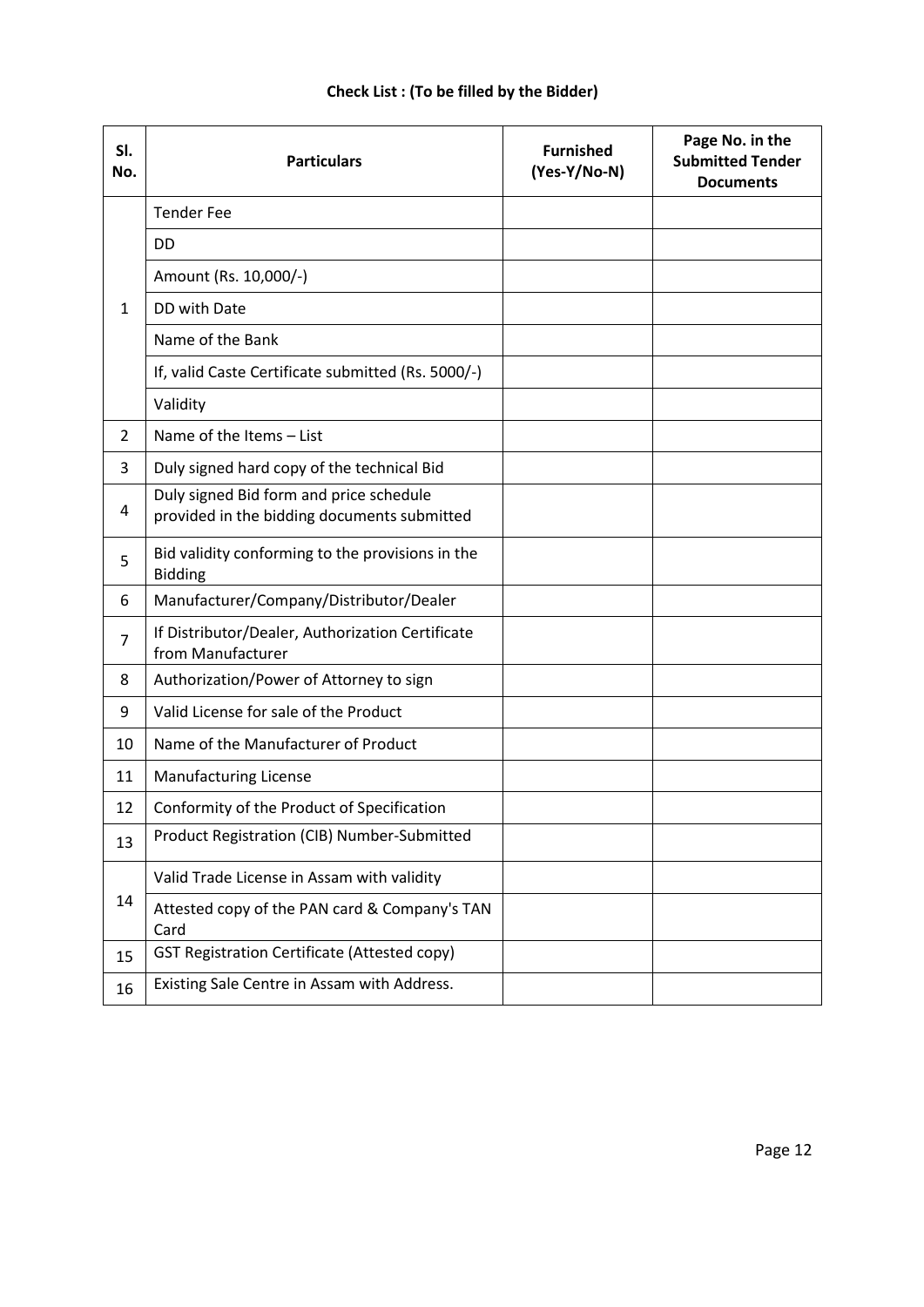# **Primary Criteria for rejection of Bid (To be filled by authority)**

| <b>Particulars</b>                                                                           | <b>Remarks</b> |
|----------------------------------------------------------------------------------------------|----------------|
| i. Court fees of Rs. 8.25 $(Y/N)$                                                            |                |
| ii. EMD Amount Valid for 3 (three) months.                                                   |                |
| iii. Validity of EMD (3 months)                                                              |                |
| iv. Self declaration                                                                         |                |
| v. Self attested photo copy of up to date GST<br>clearance certificate.                      |                |
| vi. Copy of money receipt in support of<br>purchase of tender paper from Director,<br>ASSCA. |                |
| vii. PAN (Self Attested)                                                                     |                |
| viii. Farm Registration                                                                      |                |
| ix. Authorization certificate of the concerned<br>company in original.                       |                |
| x. Signature of Bidder in each tender paper                                                  |                |
| xi. Confirmity with specification.                                                           |                |
| xii. Trade License with validity                                                             |                |
| xiii. Sample of each quoted items                                                            |                |
| xiv. Passport size photo.                                                                    |                |
| xv. Valid proofs of any order received from<br>various Govt./Semi Govt./PSU.                 |                |
| xvi. Self attach in each documents by the<br>Bidder.                                         |                |
| xvii. Price Approval of DGS & D (if any)                                                     |                |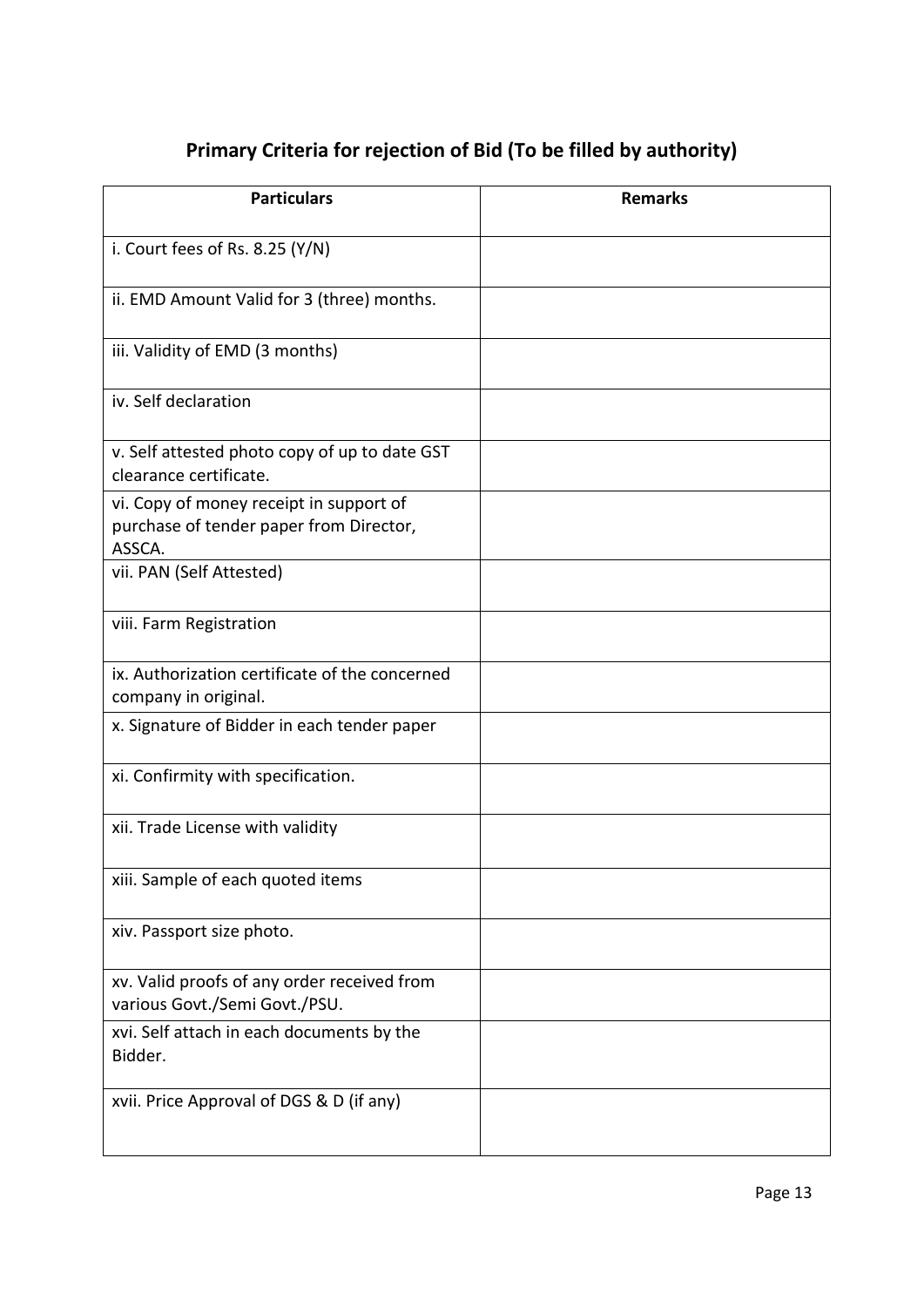# **ANNEXURE A**

# **SPECIFICATION OF SEED CERTIFICATION MATERIALS (Both Foundation & Certiied), ASSCA.**

| Size              | Length -15 cm Breadth 7.5 cm                                                                                                                                                                                                                                                                                                                                                                                                                                                                                      |
|-------------------|-------------------------------------------------------------------------------------------------------------------------------------------------------------------------------------------------------------------------------------------------------------------------------------------------------------------------------------------------------------------------------------------------------------------------------------------------------------------------------------------------------------------|
| Paper             | Front side : Embedded Multi Colour Image Mark Paper with High Tear &<br>Water Resistant: Customized Multi Colour Image Mark Logo of ASSCA<br>should be embedded in the paper while manufacturing of the paper<br>to enhance the security feature. Please ensure that the logo is<br>distinctively embedded in the paper as per the approved design and<br>should not be just printed on either side of the paper. The logo<br>should not imprint during photo copying.<br><b>Back Side:</b> Logo with lamination. |
| Paper Quality     | It shall be made of durable material such as thick paper, paper with<br>cloth lining, wax coated paper, plastic coated paper etc.                                                                                                                                                                                                                                                                                                                                                                                 |
| Printing          | Printing of Performa on one side.                                                                                                                                                                                                                                                                                                                                                                                                                                                                                 |
| <b>Tag Colour</b> | White (as per ISI-104) for foundation & Azure Blue (ISI-104) for<br>certified.                                                                                                                                                                                                                                                                                                                                                                                                                                    |
| Numbering         | Series and serial nos. Should be printed legibly and clearly on left top<br>of tag. The serial number shall be from 0000001 to 1000000 in each<br>series.                                                                                                                                                                                                                                                                                                                                                         |
| Packing           | Tags should be packed with Rubber bands containing 100 nos. Each<br>& then be packed in bundle which contains 10 each in polythene<br>packet. Further 10,000 (Ten Thousand) numbers of tags should be<br>packed in plastic bags indicating the serial Number of the tags. A<br>specimen of the printed tag should be attached on the packet of<br>each bundle showing the serial number of tags from so. &<br>so.  in that bundle.                                                                                |
| <b>GSM Paper</b>  | 150 GSM weight handmade paper                                                                                                                                                                                                                                                                                                                                                                                                                                                                                     |
| Print             | Black Ink.                                                                                                                                                                                                                                                                                                                                                                                                                                                                                                        |